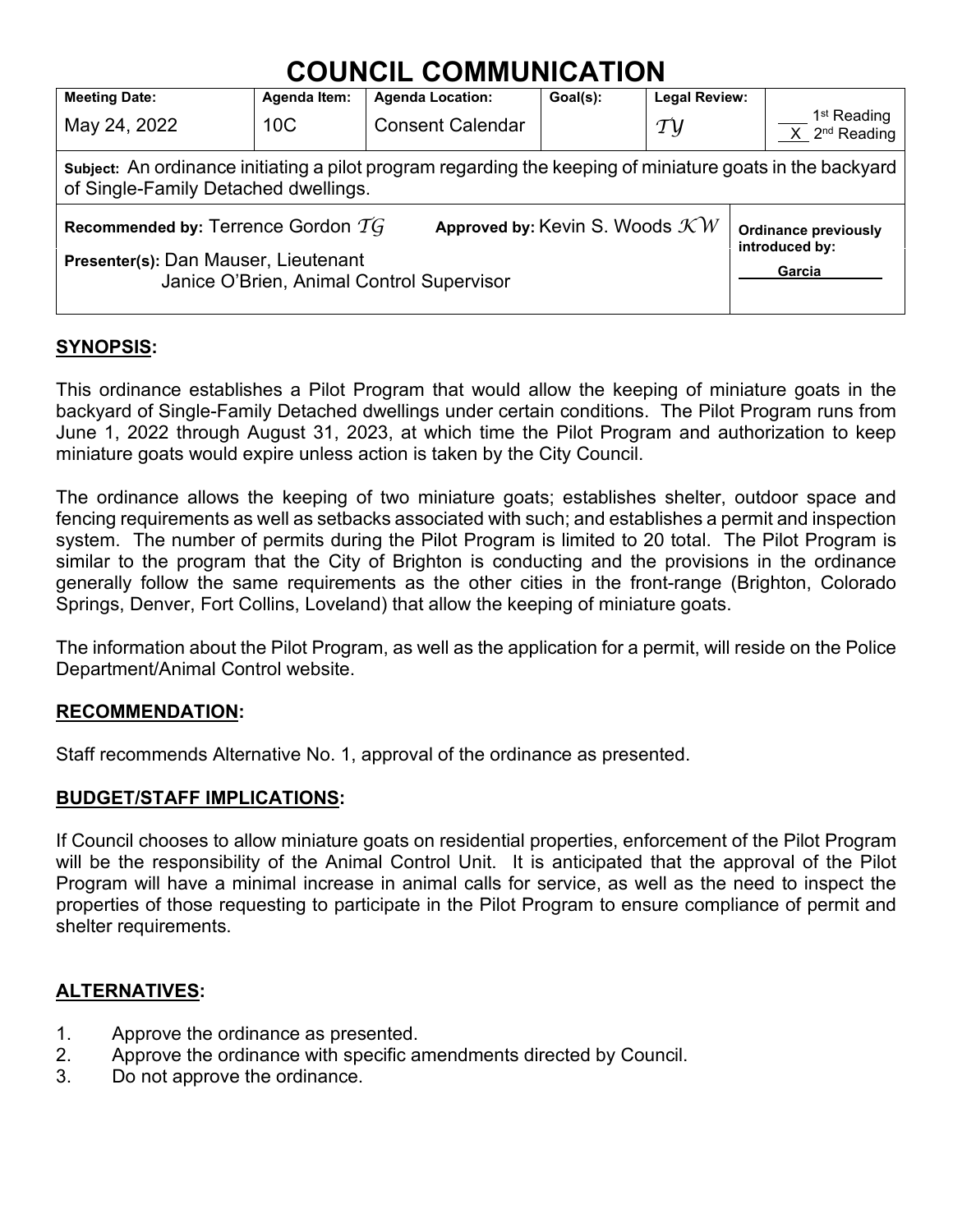## **BACKGROUND (ANALYSIS/NEXT STEPS/HISTORY):** (includes previous City Council action)

In 2021, a resident in the City asked to allow residents to keep goats on residential properties as emotional support animals and City Council directed staff to prepare a pilot program. Staff has

studied how other Colorado jurisdictions have handled this topic and has drafted the attached ordinance initiating a pilot program regarding the keeping of miniature goats.

The key terms of the Pilot Program proposal include:

- The program would run for slightly more than one year, with permits being available starting June 1, 2022 and automatically expiring on August 31, 2023 unless an extension is approved by Council.
- A maximum of twenty (20) permits would be available on a first come, first served basis. One permit will be issued per property – not per miniature goat.
- The permit is not issued unless the requirements for shelter, outdoor space, fencing, and setbacks are met.
	- o Shelter
		- minimum of 50 square feet of indoor space, not to exceed 120 square feet
		- covered and predator-resistant with proper ventilation
		- located in the rear yard and set back a minimum of five feet from the property line
	- o Outdoor Space<br>Minimum
		- Minimum of 300 square feet with sturdy fencing to keep miniature goats contained
- No more or less than two goats are permitted per property.
- Only vaccinated miniature goats and neutered males shall be kept on the properties.

If Council determines that it would like to permanently permit miniature goats after expiration of the Pilot Program, a Code amendment will likely be required at that time.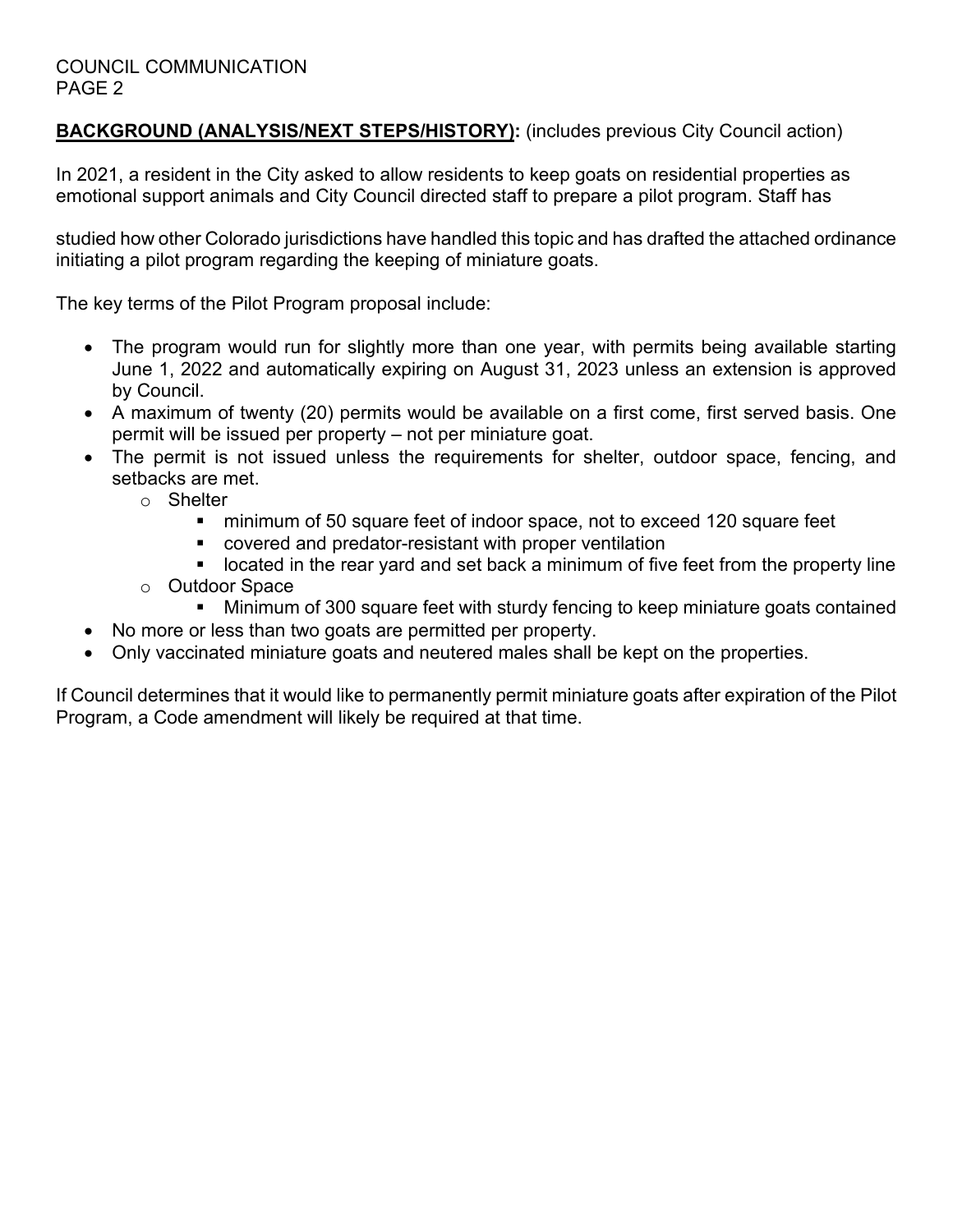INTRODUCED BY: Garcia

AN ORDINANCE INITIATING A PILOT PROGRAM REGARDING THE KEEPING OF MINIATURE GOATS IN THE BACKYARD OF SINGLE-FAMILY DETACHED DWELLINGS.

WHEREAS, Section 6-36 of the Thornton City Code currently prohibits the keeping of goats in residential districts; and

WHEREAS, the citizens of Thornton have expressed a desire to keep miniature goats in residential areas; and

WHEREAS, City Council has directed staff to prepare a pilot program, to last approximately one year, permitting the keeping of miniature goats under certain circumstances and conditions; and

WHEREAS, should City Council determine in its sole discretion that this Pilot Program has been successful, an amendment to the Thornton City Code will be considered; and

WHEREAS, this ordinance is necessary to promote the health, safety, and general welfare of the citizens of the City.

NOW, THEREFORE, BE IT ORDAINED BY THE CITY COUNCIL OF THE CITY OF THORNTON, COLORADO, AS FOLLOWS:

- 1. For purposes of this ordinance, a miniature goat means any breed of goat that reaches less than one hundred pounds at maturity.
	- a. Miniature goats shall be kept in a group of no less and no more than two. The keeping of only one miniature goat is prohibited, except as allowed in 2.a below.
	- b. Any offspring may be kept until those offspring are three months of age, at which time the offspring shall be removed from the property.
	- c. Miniature goats are subject to the limitations on animals in Section 6-37 of the City Code. When miniature goats are kept in combination with dogs, cats, and/or pigs, there shall be a maximum of four animals per dwelling unit.
- 2. Miniature goat keeping shall be allowed on a limited basis as a pilot program and the Pilot Program shall automatically expire on August 31, 2023, unless action is taken by City Council (Pilot Program).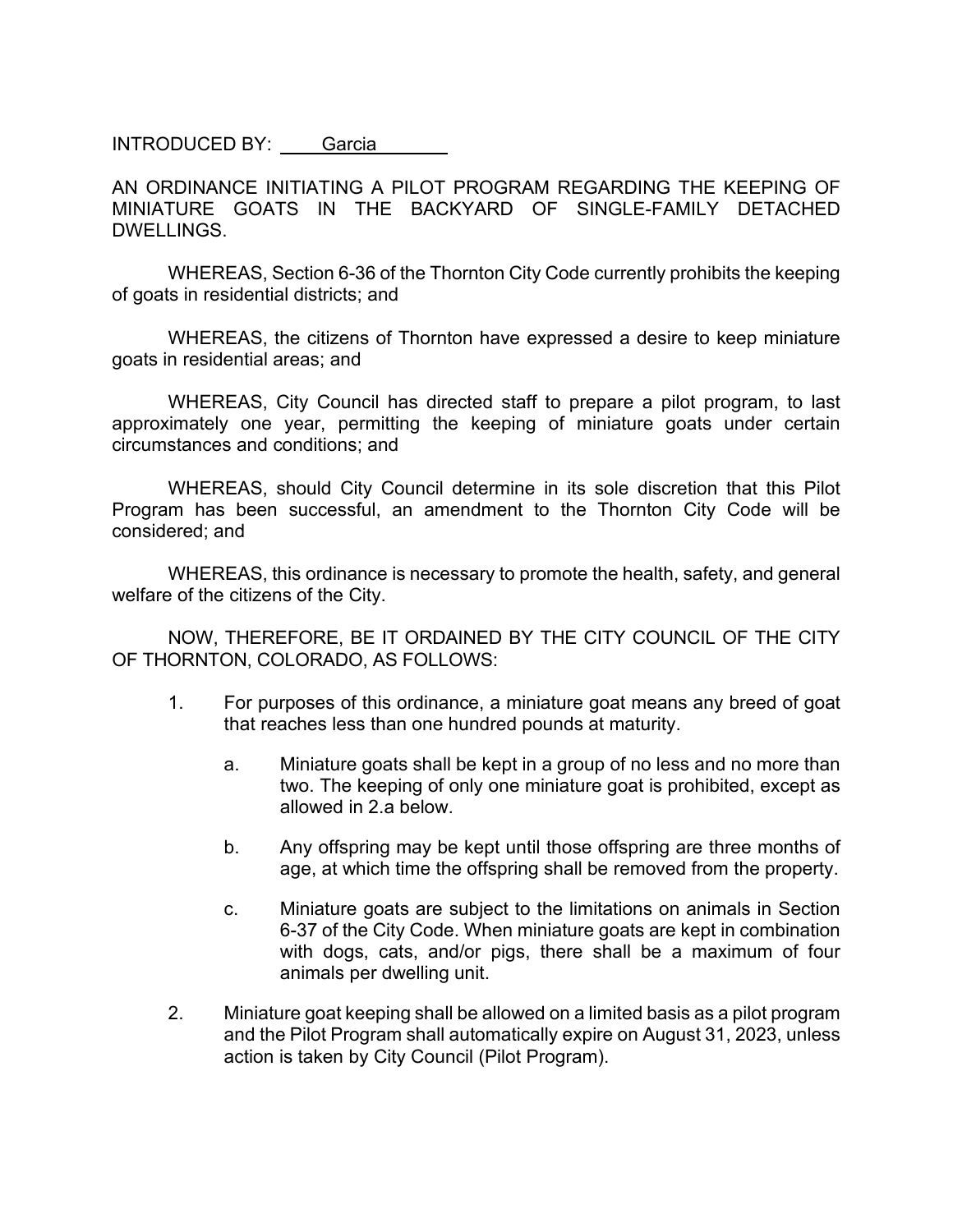- a. If City Council declines to amend the City Code to allow the keeping of miniature goats at the expiration of this Pilot Program, those miniature goats permitted during the Pilot Program will be allowed to remain within the City until their passing. Deceased miniature goats may not be replaced, and a single miniature goat may be kept in this circumstance until its passing.
- b. The owner(s) of any miniature goats that remain within the City at the expiration of this Pilot Program shall remain subject to the requirements of this ordinance regarding notice of any change of residence within the City and subsequent inspection thereof, as well as all shelter and goat requirements contained below during the lifetime of the miniature goat.
- 3. Miniature goats are only permitted on lots developed with Single-Family Detached dwellings, unless located in an approved planned development district that prohibits the keeping of miniature goats. This requirement shall not apply to goats kept in accordance with Section 6-36(b) of the City Code regarding agricultural, residential estate, and preservation/revitalization zoning districts.
- 4. It shall be unlawful for any person to possess, harbor, keep, maintain, or allow miniature goats in the City without a permit issued pursuant to this ordinance. Permit applications and information on the permitting process shall be available on the City's website.
- 5. Permit Requirements.
	- a. A maximum of twenty (20) permits shall be issued during the term of the Pilot Program.
	- b. One permit shall be required for each property where the miniature goats will be kept. No more than one permit shall be issued per location.
	- c. Complete initial applications will be accepted and tracked on a first come, first served basis based on the date and time submitted.
		- i. To be considered complete, the initial application must include all items listed in 5.d.i, below, including the application fee.
		- ii. If there are fewer than 20 approved or pending permits at the time of acceptance, the applicant will be notified of permit availability. If there are 20 or more approved or pending permits, the applicant will be placed on a wait list based on the date and time of the application submittal (Wait List).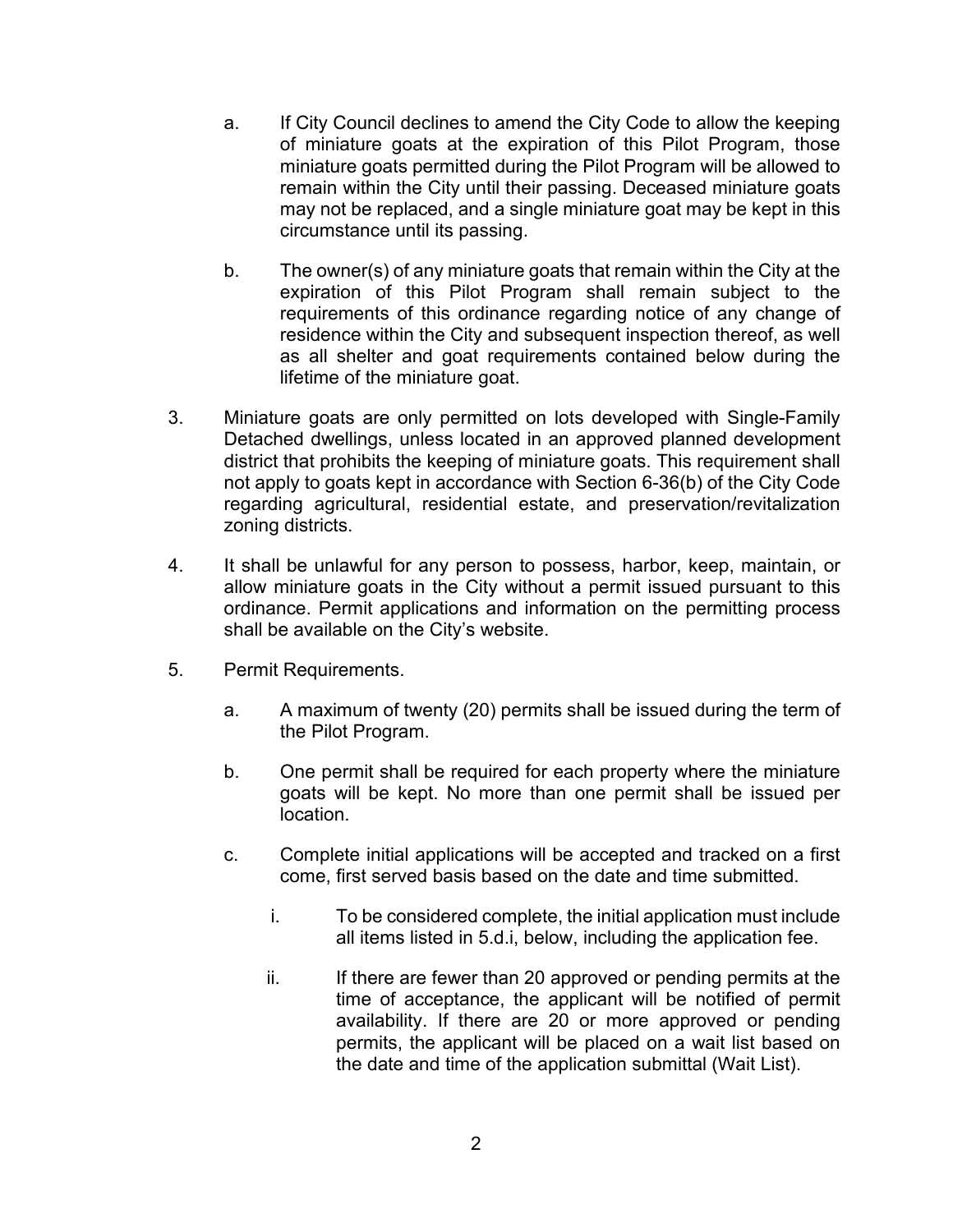- iii. Applicants have three weeks from the date of notification to prepare their property for keeping miniature goats and notify the City that they are ready for the required inspection. If requested by the applicant, additional time may be granted at the City's discretion, if no other applicants are on the Wait List. The extended time shall not exceed one month from the conclusion of the initial three-week period, and only one extension may be granted.
- iv. At the time of inspection, if the property is compliant with all requirements of this ordinance, a permit for keeping miniature goats will be approved.
- v. At the time of inspection, if the property is not compliant with all requirements of this ordinance, the applicant shall have three weeks to correct any concerns and notify the City that they are ready for the required re-inspection. If requested, the applicant may be granted additional time for compliance, at the City's discretion, if no other applicants are on the Wait List. The extended time shall not exceed two months from the date of the initial inspection, and only one extension may be granted.
- vi. If the inspection process is not successfully completed and a permit is not approved within the specified times in 5.c.v, the application shall be considered suspended and the next pending applicant on the Wait List shall be notified to proceed. Suspended applications will not be considered further, and the applicant must submit a new initial application if they desire to proceed with the permitting process. Applicants resubmitting a permit application within six months of the original application date are not required to pay an additional application fee.
- d. The application and permit issuance process requires the following:
	- i. Initial application. Submit an initial application for a miniature goat permit, on a form provided by the City, including the following information:
		- 1. The name, address, and telephone number of the applicant. The applicant shall own and reside on the subject property, or shall have the right to possession and control of the property if the property is leased.
		- 2. A site plan of the property, including the proposed location of the shelter(s). The site plan shall include the dimensions of the goat shelter, the dimensions of the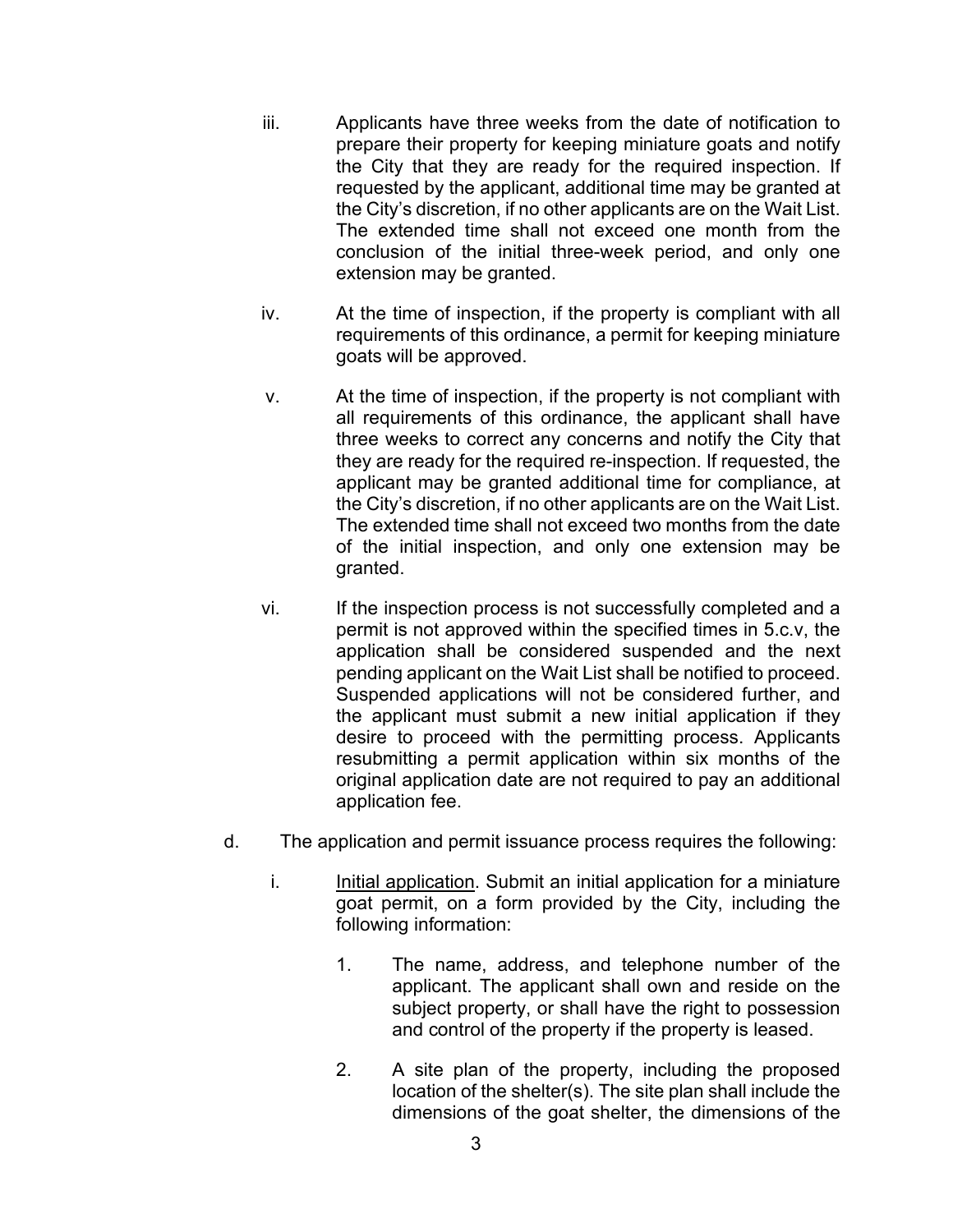outdoor space made available to goats, and the distance of the shelter and any fencing from the property lines.

- 3. If the applicant is not the owner of the subject property, a statement of approval signed by the owner of the property.
- 4. A signed statement from the applicant that they will comply with the provisions and requirements of this ordinance.
- 5. An application fee of \$150. This amount is applicable only during this Pilot Program.
- ii. Property inspection. The property shall be inspected by the City to verify all ordinance requirements are met, including but not limited to the shelters to be provided, the enclosures, etc. If the property meets the requirements of this ordinance, a miniature goat permit shall be approved and issued.
- e. The permit is non-transferrable and shall be specific to the permit holder, the specific miniature goats acquired, and the property.
	- i. If the permit holder moves to a new property within the City, they shall provide notice to animalcontrol@thorntonco.gov, or in writing delivered in person to Thornton Animal Control, located in the Thornton Police Department facility at 9551 Civic Center Drive. The new property shall be subject to a new inspection to ensure the new location meets the requirements of this ordinance.
	- ii. Once the permit is approved and issued, the permit holder shall submit a photo of the miniature goats to animalcontrol@thorntonco.gov or in person at the same location as above within fourteen days of acquisition of the miniature goats for future identification purposes. If a miniature goat is replaced during the Pilot Program, a photo of the new miniature goat shall be submitted as required in this paragraph.
- 6. Shelter Requirements.
	- a. The goat shelter must be in the rear yard of the residential property and must be set back a minimum of five feet from the property lines.
	- b. The shelter must provide a minimum of 50 square feet of indoor space, but shall not exceed 120 square feet.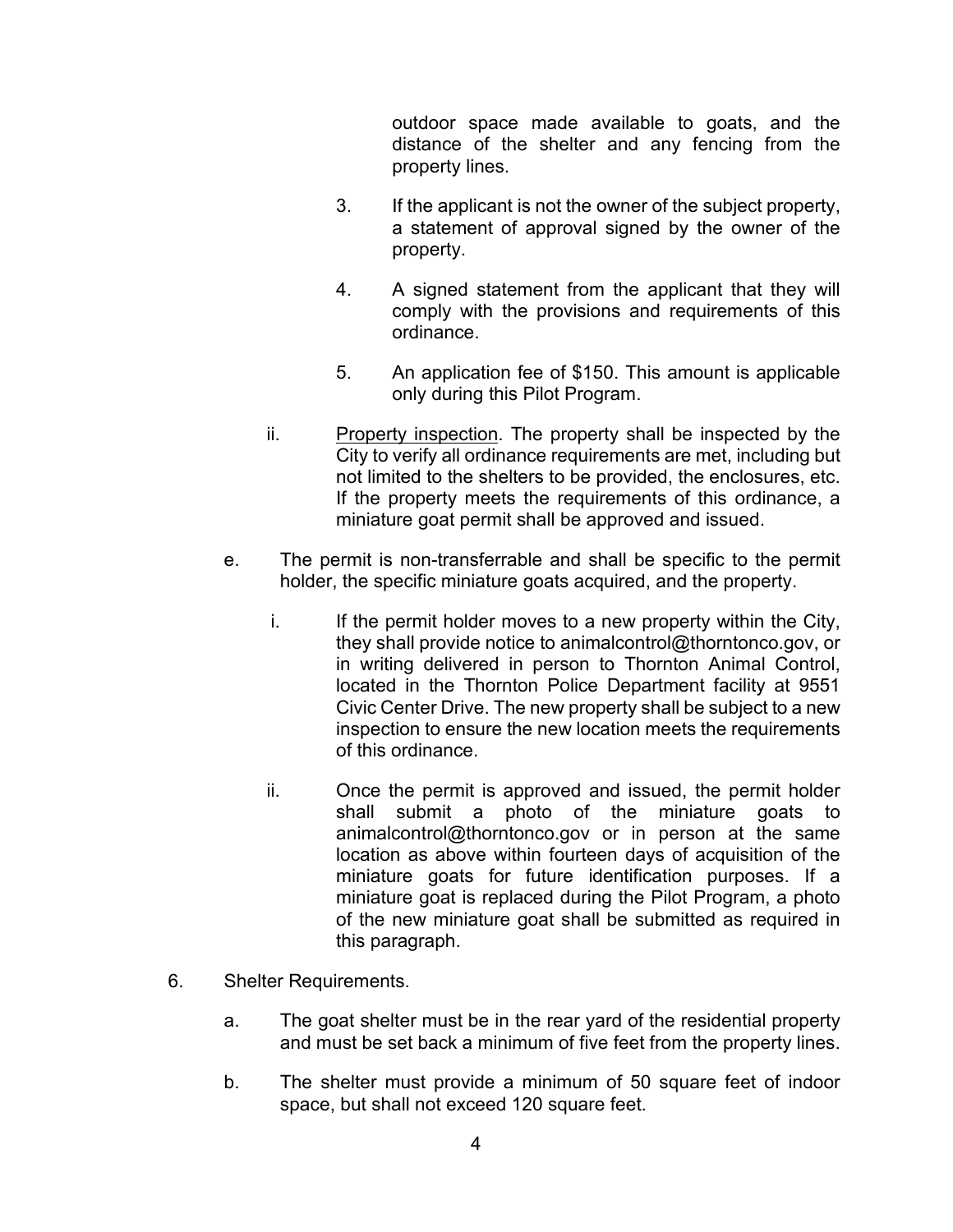- c. There shall be a minimum of 300 square feet of outdoor space accessible to the miniature goats.
- d. The miniature goat shelter shall be covered and predator-resistant, with proper ventilation, and shall be designed to be easily accessed, cleaned and maintained. It shall provide adequate shelter from inclement weather conditions, including protection from sun, wind, rain, snow, hail, and extreme temperatures.
- e. All miniature goats shall be closed inside the shelter from dusk to dawn. During the day, the goats shall have access to the shelter and the outdoor space with sturdy fencing sufficient to keep the miniature goats contained. Owners of miniature goats shall be subject to Section 6-7 of the City Code regarding animals at large.
- f. Removal and disposal of waste and feces shall be in accordance with Section 6-34(a) of the City Code.
- 7. Miniature Goat Requirements.
	- a. Only vaccinated miniature goats and neutered males shall be kept on properties pursuant to this ordinance. Males shall be neutered by four months of age.
	- b. All miniature goats shall be disbudded.
	- c. Miniature goats shall be vaccinated according to recommendations by a licensed veterinarian.
	- d. Slaughter and/or butchering of miniature goats shall be performed in a licensed facility or outside the City in accordance with Sections 6- 31 (a)(8) and 6-31(a)(9) of the City Code. The slaughter and/or butchering of any goats within the City at a non-licensed facility shall be considered animal cruelty and charged as such.
	- e. The breeding of miniature goats shall be prohibited within City limits.
- 8. This ordinance shall supersede any conflicting provisions regarding miniature goats within Section 6-36 of the Thornton City Code until expiration of the Pilot Program.
- 9. This ordinance shall not supersede any restrictions of a homeowners' association, metropolitan district association, or similar organization regarding the keeping of miniature goats.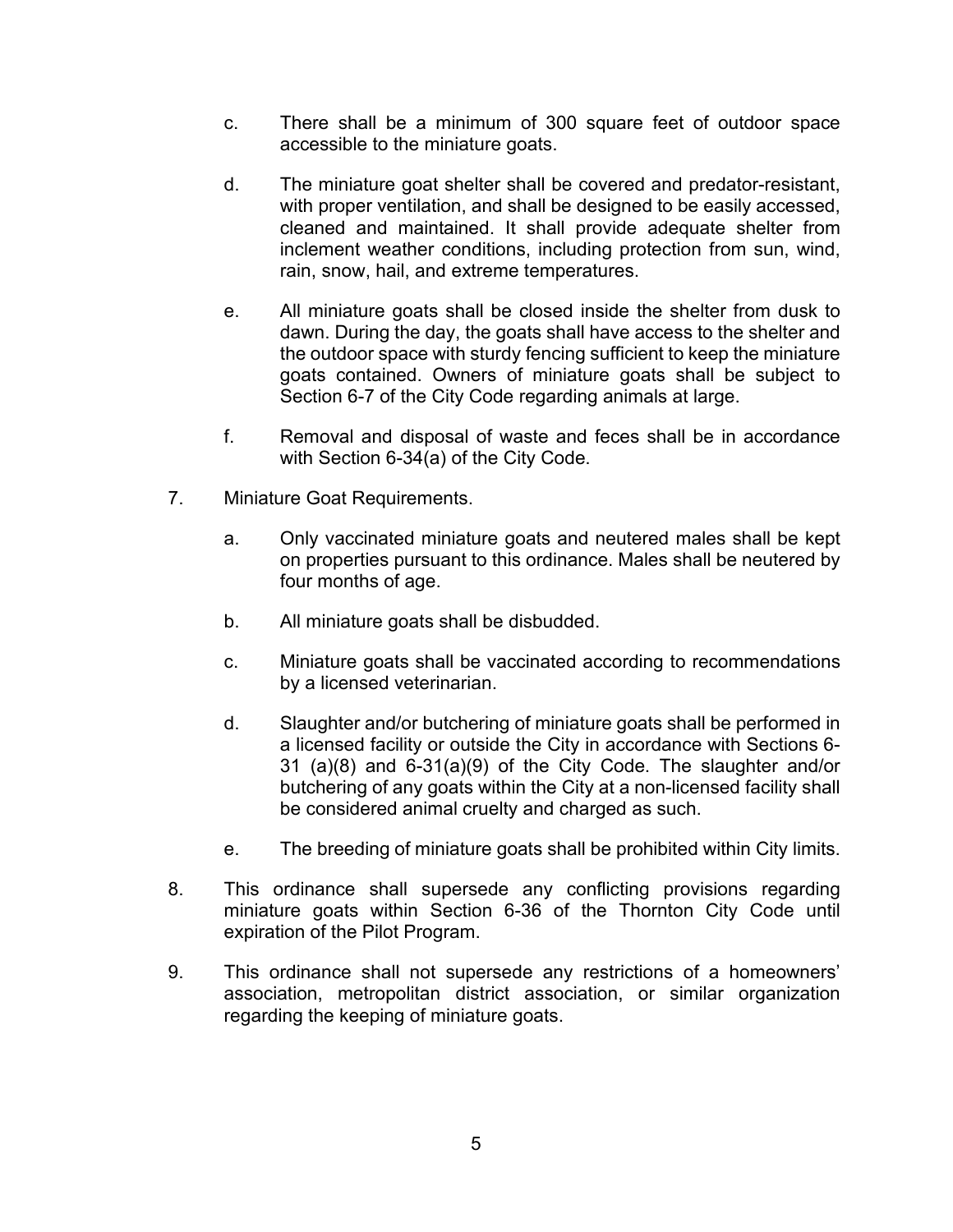- 10. Violation of this ordinance may result in revocation of any permit issued pursuant thereto and also may be subject to the terms of Section 1-8 of the Thornton City Code. Any revocation or denial of a permit shall be a final decision.
- 11. Applications for miniature goat permits shall be available on June 1, 2022.
- 12. If any portion of this ordinance is held to be unconstitutional or invalid for any reason, such decision shall not affect the constitutionality or validity of the remaining portions of this ordinance. City Council hereby declares that it would have passed this ordinance and each part hereof irrespective of the fact that any one part be declared unconstitutional or invalid.
- 13. The repeal or amendment of any provision of the Code by this ordinance shall not release, extinguish, alter, modify, or change in whole or in part any penalty, forfeiture, or liability, either civil or criminal, which shall have been incurred under such provision, and each provision shall be treated and held as still remaining in force for the purpose of sustaining any and all proper actions, suits, proceedings, and prosecutions for the enforcement of the penalty, forfeiture, or liability, as well as for the purpose of sustaining any judgment, decree, or order which can or may be rendered, entered, or made in such actions, suits, proceedings, or prosecutions.
- 14. This ordinance shall take effect on second reading.

INTRODUCED, READ, PASSED on first reading, ordered posted in full, and title ordered published by the City Council of the City of Thornton, Colorado, on May 10, 2022.

PASSED AND ADOPTED on second and final reading on \_\_\_\_\_\_\_\_\_\_\_\_, 2022.

CITY OF THORNTON, COLORADO

Jan Kulmann, Mayor

ATTEST:

Kristen N. Rosenbaum, City Clerk

THIS ORDINANCE IS ON FILE IN THE CITY CLERK'S OFFICE FOR PUBLIC INSPECTION.